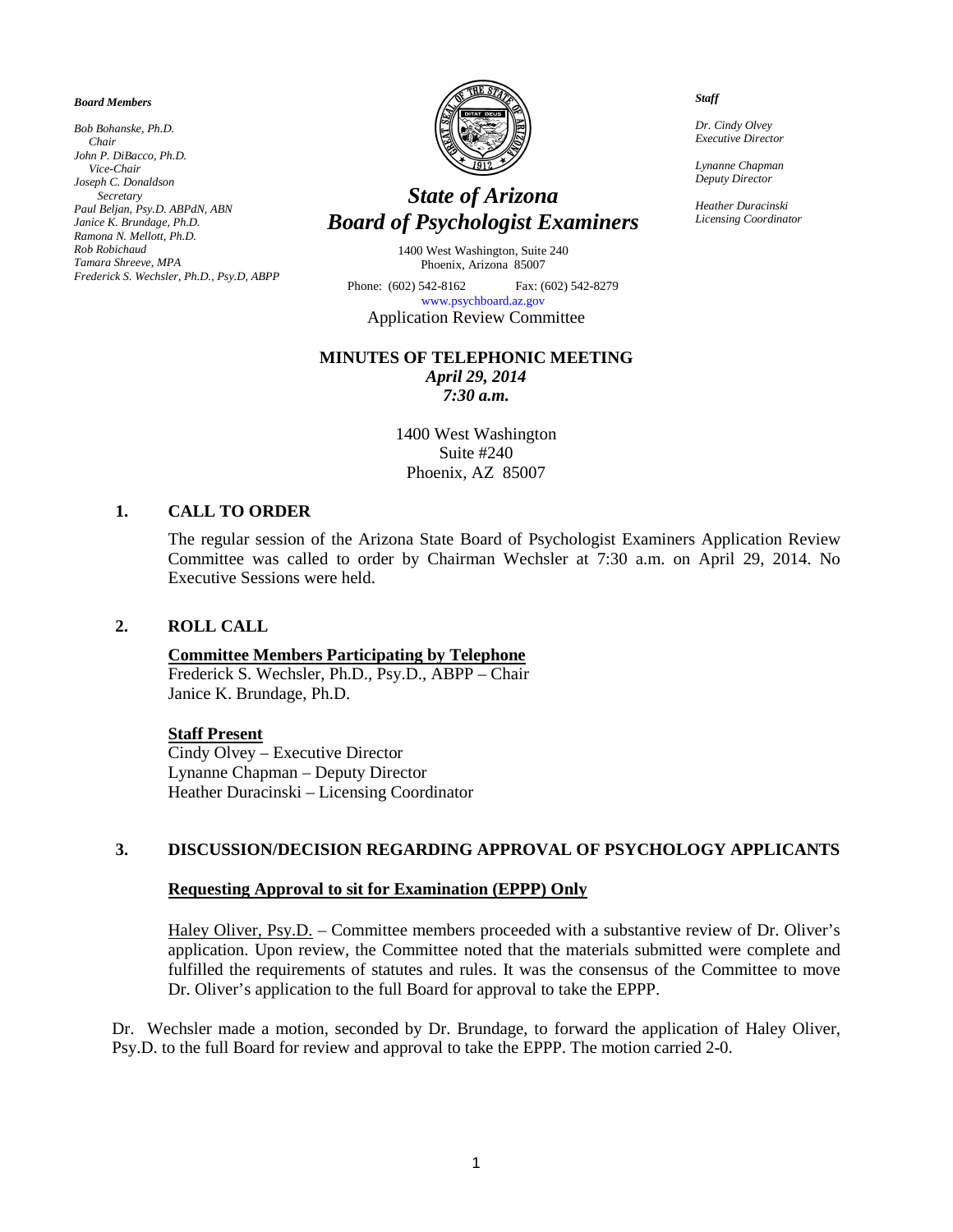# **Requesting Approval to sit for Examination (EPPP) & Licensure**

ClaireMarie Clark, Ph.D. **–** Committee members proceeded with a substantive review of Dr. Clark's application and subsequent submissions. Upon review of Dr. Clark's Postdoctoral Professional Psychology Experience form from West Valley Family Development Center, the Committee noted that her supervisor, Valerie Kemper, Psy.D., indicated that Dr. Clark received a total of 2,000 hours of experience. Dr. Kemper's subsequent calculations indicate that Dr. Clark worked 40 hours a week for 52 weeks and received 101 hours of individual face-to-face supervision and obtained 1,012 hours of direct client contact which may not meet the requirement of A.R.S.  $\S 32{\text -}2071(G)(5)$ . At this time, the Committee is requesting clarification as to the number of hours Dr. Clark received of individual, face-to-face supervision and the number of hours she obtained of direct client contact for only those hours of postdoctoral experience hours she intends to use toward licensure. Additionally, the Committee is requesting that Dr. Clark submit documentation of her supervision as proof of the hours she obtained. Furthermore, the Committee determined that if Dr. Clark worked 40 hours per week for 52 weeks the required number of individual face-to-face supervision is 104 hours. The Committee is requesting additional information that she received one hour of individual face-to-face supervision for each twenty hours of experience during her postdoctoral experience as Dr. Kemper indicated she received 101 hours.

Gustavo Franza, Psy.D. – Committee members proceeded with a substantive review of Dr. Franza's reapplication. Upon review, the Committee noted that the materials submitted were complete and fulfilled the requirements of statutes and rules. It was the consensus of the Committee to move Dr. Franza's reapplication to the full Board for approval to take the EPPP and licensure upon a passing score and payment of the pro-rated licensure fee.

Stuart Friedman, Psy.D. – Dr. Wechsler recused from reviewing Dr. Friedman's reapplication. Due to lack of a quorum, Dr. Friedman's reapplication was moved to the full Board for review.

Rachael Grantham, Psy.D. – Committee members proceeded with a substantive review of Dr. Grantham's application. Upon review of her application, the Committee noted that she answered question #29 b, on page 7 of the application incorrectly. Question #29 b specifically asks to specify the number of hours by category. The Committee is requesting that Dr. Grantham specify the number of hours she wishes to use toward licensure. Upon review of Dr. Grantham's Summary of Pre-Internship Supervised Professional Experiences, the Committee noted that Dr. Grantham indicated that she worked at Hacienda Health Care from December 2009 – May 2010. The Committee noted that her Supervised Preinternship Experience Verification forms do not include preinternship hours for Hacienda. At this time, the Committee is requesting clarification as to whether Dr. Grantham completed a preinternship experience with Hacienda. If she did complete a preinternship experience with Hacienda, the Committee requested that she confirm whether she intends to submit those hours for review.

Stephen Holwerda, Psy.D. – Committee members proceeded with a substantive review of Dr. Holwerda's application. Upon review, the Committee noted that the materials submitted were complete and fulfilled the requirements of statutes and rules. It was the consensus of the Committee to move Dr. Holwerda's application to the full Board for approval to take the EPPP and licensure upon a passing score and payment of the pro-rated licensure fee.

Melissa Huie, Psy.D. – Committee members proceeded with a substantive review of Dr. Huie's reapplication. Upon review, the Committee noted that the materials submitted were complete and fulfilled the requirements of statutes and rules. It was the consensus of the Committee to move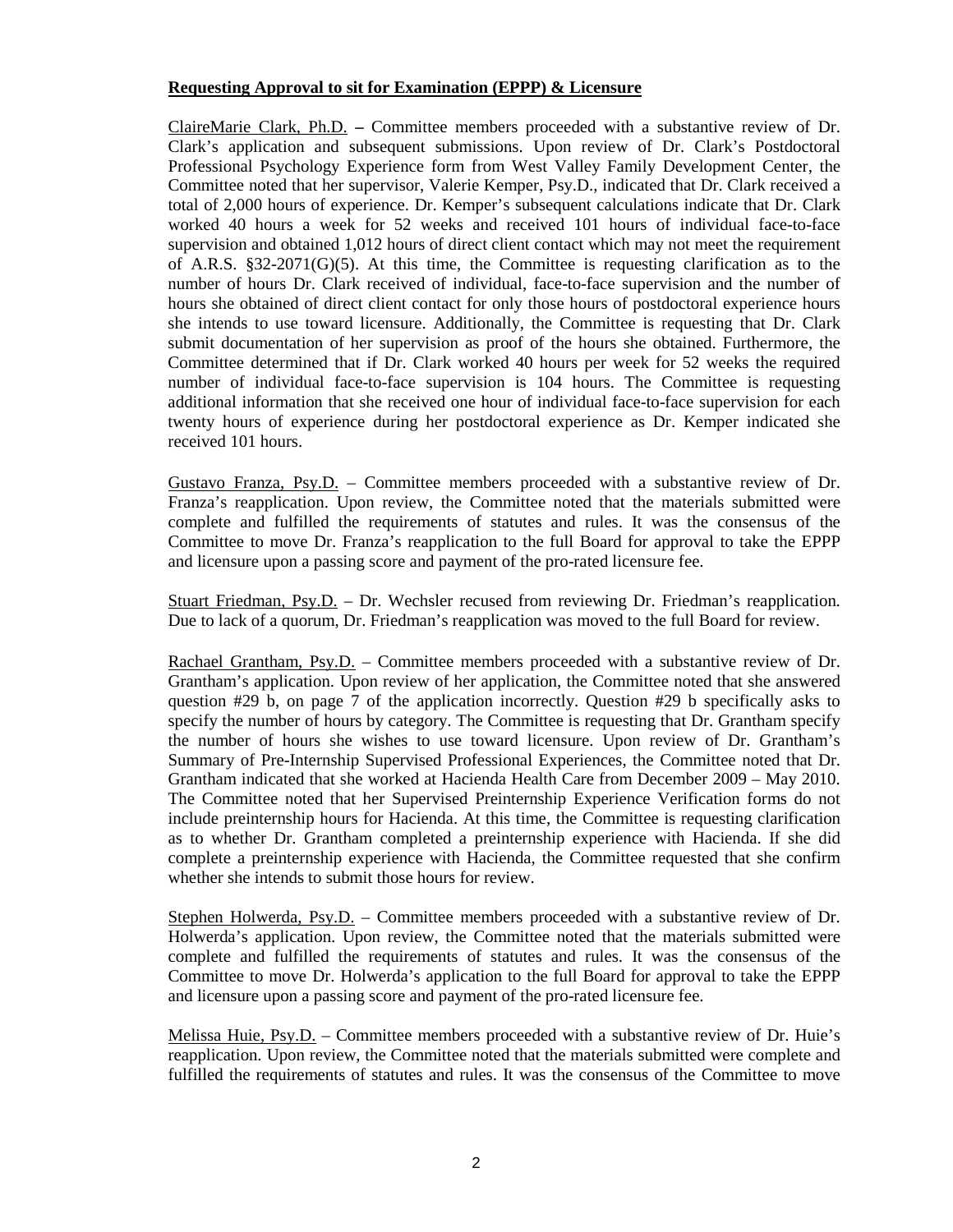Dr. Huie's reapplication to the full Board for approval to take the EPPP and licensure upon a passing score and payment of the pro-rated licensure fee.

Amber LaBelle, Psy.D. – Committee members proceeded with a substantive review of Dr. LaBelle's application and subsequent submission. Upon review, the Committee noted that the materials submitted were complete and fulfilled the requirements of statutes and rules. It was the consensus of the Committee to move Dr. LaBelle's application to the full Board for approval to take the EPPP and licensure upon a passing score and payment of the pro-rated licensure fee.

Christopher Margeson, Ph.D. – Committee members proceeded with a substantive review of Dr. Margeson's application. Upon review of his Core Program Requirements, the Committee noted that "Intro to Professional Problems" (EPS 670) and "Doctoral Practicum in Professional Practice" (EPS 740) may not meet the statutory requirements for Scientific and Professional Ethics and Standards in Psychology. The Committee is requesting that Dr. Margeson provide an explanation of how the above noted courses meet the statutory requirement. He may wish to provide his syllabi for the above mentioned courses in order to determine whether the courses meets the statutory requirement for Scientific and Professional Ethics and Standards in Psychology. Additionally, pursuant to A.R.S. §32-2071(A)(4) and Arizona Administrative Code R4-26-202(C), Dr. Margeson has the option to provide evidence that his Comprehensive Exam included ethics to meet the statutory requirement in lieu of providing his syllabi. Upon review of Dr. Margeson's Supervised Psychology Internship or Training Experience Verification form from ADHD Clinic of Flagstaff and Arizona Psychological Services, the Committee noted that his supervisor, Heather Nash, Ph.D., indicated that Dr. Margeson worked forty hours per week for 50 weeks and received a total of 122 hours of individual face-to-face supervision. Although Dr. Margeson's internship training agreement states that an intern will receive a minimum of one hour per 20 hours worked per week of individual face-to-face supervision, the Committee noted that he received more than the required amount of individual face-to-face supervision some weeks. Specifically, the Committee noted that the week of  $8/27/2012 - 9/2/2012$  he received 3.5 hours of individual face-to-face supervision and the week of  $4/22/2013 - 4/28/2013$  he received 3.75 hours of individual face-to-face supervision. At this time, the Committee is requesting clarification or confirmation from Dr. Margeson and Dr. Nash as to the amount of individual face-to-face supervision Dr. Margeson received and to the variation of individual face-to-face supervision he received per week.

Megan Orcutt, Psy.D. – Committee members proceeded with a substantive review of Dr. Orcutt's application. Upon review, the Committee noted that the materials submitted were complete and fulfilled the requirements of statutes and rules. It was the consensus of the Committee to move Dr. Orcutt's application to the full Board for approval to take the EPPP and licensure upon a passing score and payment of the pro-rated licensure fee.

Mark Peugeot, Ph.D. – Committee members proceeded with a substantive review of Dr. Peugeot's application. Upon review of his transcript from the Uniformed Services University of the Health Sciences, the Committee noted that he received one quarter hour of ethics in "Ethics  $\&$ RESP Conduct of RES" (IDO 704) and three quarter hours of ethics in "Ethics in Psychology" (MPO 527) for a total of four quarter hours which does not meet the statutory requirement of A.R.S. §32-2071(A)(4)(a). At this time Dr. Peugeot is one quarter hour short in meeting the ethics requirement. Dr. Peugeot may submit evidence that ethics was embedded in another course by providing his syllabus for the course. Additionally, Pursuant to A.R.S. §32-2071(A)(4) and Arizona Administrative Code R4-26-202(C), Dr. Peugeot has the option to provide evidence that his Comprehensive Exam included ethics to meet the statutory requirement.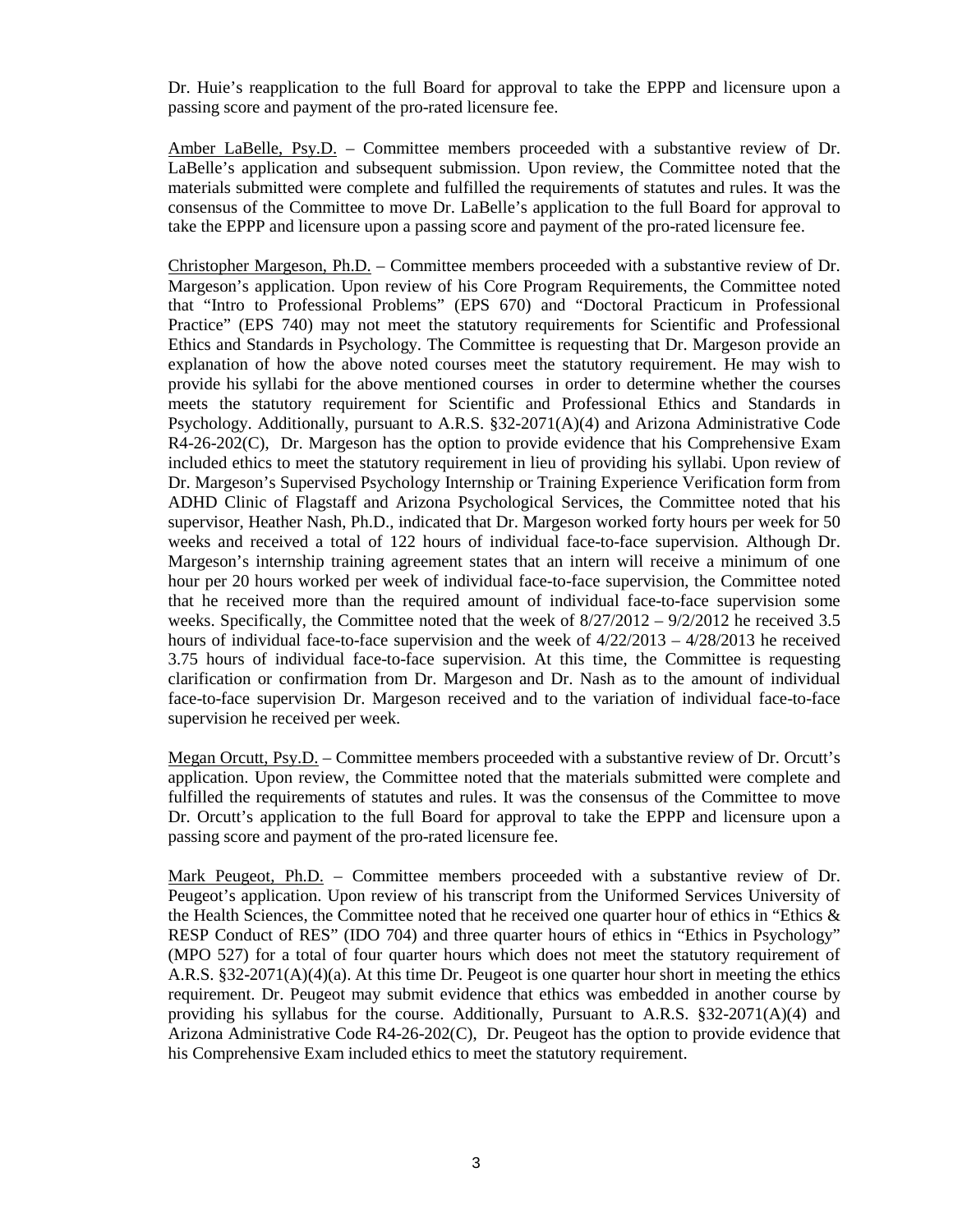Jessica Promisson, Psy.D. – Committee members proceeded with a substantive review of Dr. Promisson's reapplication. Upon review, the Committee noted that the materials submitted were complete and fulfilled the requirements of statutes and rules. It was the consensus of the Committee to move Dr. Promisson's reapplication to the full Board for approval to take the EPPP and licensure upon a passing score and payment of the pro-rated licensure fee.

Nicole Robello, Psy.D. – Committee members proceeded with a substantive review of Dr. Robello's application. Upon review, the Committee noted that the materials submitted were complete and fulfilled the requirements of statutes and rules. It was the consensus of the Committee to move Dr. Robello's application to the full Board for approval to take the EPPP and licensure upon a passing score and payment of the pro-rated licensure fee.

Thelia Robinson, Psy.D. – Committee members proceeded with a substantive review of Dr. Robinson's reapplication. Upon review, the Committee noted that the materials submitted were complete and fulfilled the requirements of statutes and rules. It was the consensus of the Committee to move Dr. Robinson's reapplication to the full Board for approval to take the EPPP and licensure upon a passing score and payment of the pro-rated licensure fee.

Jenny Siddiqi, Psy.D. – Committee members proceeded with a substantive review of Dr. Siddiqi's application. Upon review, the Committee noted that the materials submitted were complete and fulfilled the requirements of statutes and rules. It was the consensus of the Committee to move Dr. Siddiqi's application to the full Board for approval to take the EPPP and licensure upon a passing score and payment of the pro-rated licensure fee.

Najah Swartz, Ph.D. – Committee members proceeded with a substantive review of Dr. Swartz's application. Upon review of her Supervised Psychology Internship or Training Experience form from Elulra Elementary School – Sunnyside School District and Internship Plan, the Committee noted that a secondary supervisor for her internship was not indicated which does not meet the statutory requirement of A.R.S.  $\S 32{\text -}2071(F)(2)$ . At this time, the Committee is requesting clarification that Dr. Swartz's internship at Elulra Elementary School – Sunnyside School District, provided a secondary supervisor on staff during her internship.

Anna Torrey, Ph.D. – Committee members proceeded with a substantive review of Dr. Torrey's application and subsequent submission. Upon review, the Committee noted that the materials submitted were complete and fulfilled the requirements of statutes and rules. It was the consensus of the Committee to move Dr. Torrey's application to the full Board for approval to take the EPPP and licensure upon a passing score and payment of the pro-rated licensure fee.

LaShelle Zellner, Psy.D. – Committee members proceeded with a substantive review of Dr. Zellner's application and subsequent submission. Upon review, the Committee noted that the materials submitted were complete and fulfilled the requirements of statutes and rules. It was the consensus of the Committee to move Dr. Zellner's application to the full Board for approval to take the EPPP and licensure upon a passing score and payment of the pro-rated licensure fee.

Dr. Wechsler made a motion, seconded by Dr. Brundage, to forward the applications of Gustavo Franza, Psy.D., Stephen Holwerda, Psy.D., Melissa Huie, Psy.D., Amber LaBelle, Psy.D., Megan Orcutt, Psy.D., Jessica Promisson, Psy.D., Nicole Robello, Psy.D., Thelia Robinson, Psy.D., Jenny Siddiqi, Psy.D., Anna Torrey, Ph.D., and LaShelle Zellner, Psy.D. to the full Board for review and approval to take the EPPP and licensure upon a passing score and payment of the pro-rated licensure fee, to issue RAID letters to Rachael Grantham, Psy.D., Christopher Margeson, Ph.D., Mark Peugeot, Ph.D. and Najah Swartz, Ph.D. regarding the deficiencies noted in their applications, to issue a fourth RAID letter to ClaireMarie Clark,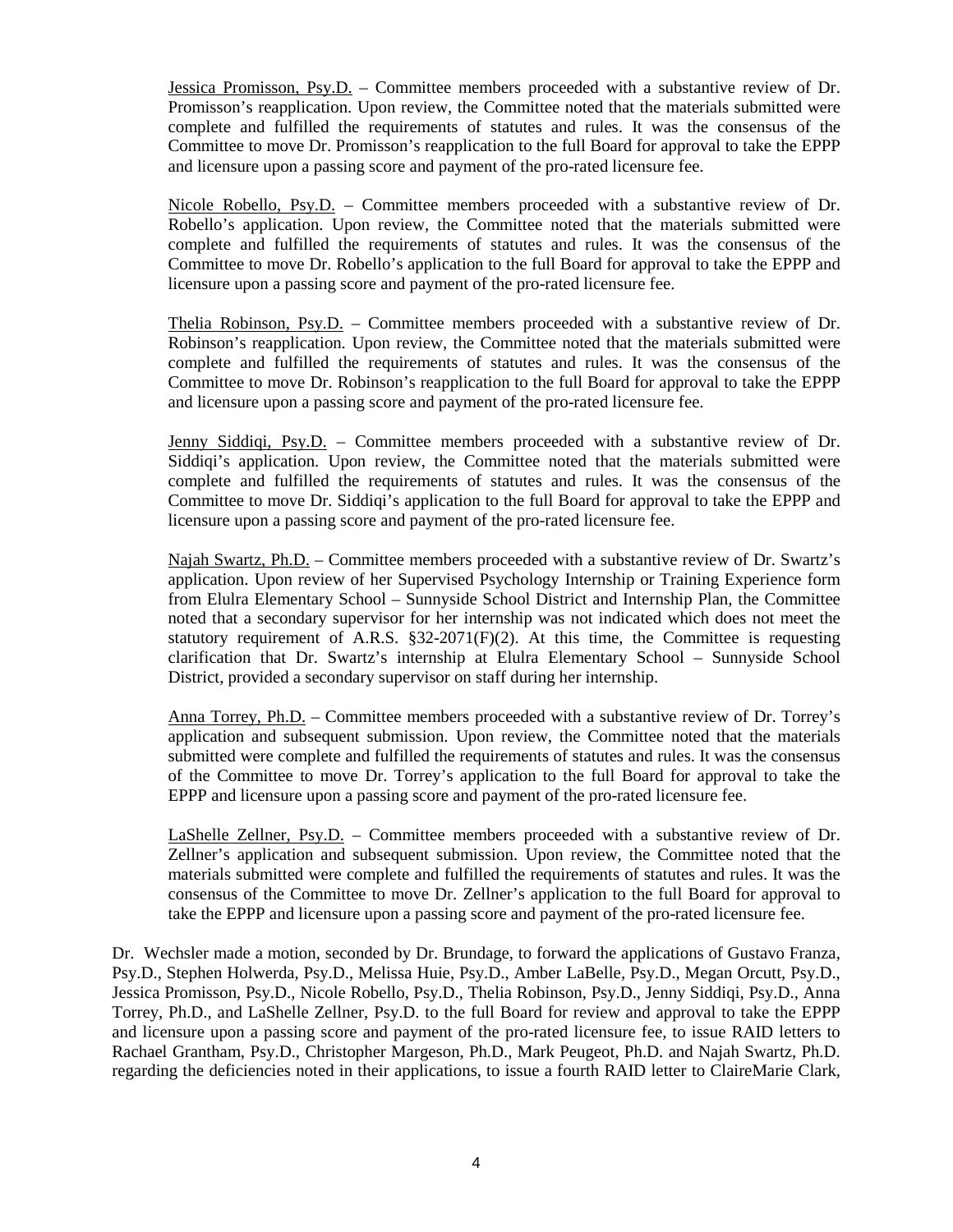Ph.D. regarding the deficiencies noted in her application and to move the application of Stuart Friedman, Psy.D., to the full Board for review due to lack of a quorum. The motion carried 2-0.

# **Requesting Approval of Licensure by Waiver**

Heather Brydges, Psy.D. **–** Committee members proceeded with a substantive review of Dr. Brydges' application. Upon review of her Core Program Requirements, the Committee noted that she did not provide a Title and brief description of her courses for several subject areas including but not limited to, *Biological Basis of Behavior, Cognitive-Affective Basis of Behavior, The Social Basis of Behavior, Individual Differences* and *Treatment Modalities.* The Committee is requesting that Dr. Brydges provide the Title and brief description of her core program requirements.

Isabell Nino-De-Guzman, Ph.D. **–** Committee members proceeded with a substantive review of Dr. Nino-De-Guzman's application and subsequent submission. Upon review, the Committee noted that the materials submitted were complete and fulfilled the requirements of statutes and rules. It was the consensus of the Committee to move Dr. Nino-De-Guzman's application to the full Board for review and approval of licensure upon receipt of the pro-rated licensure fee.

Rick Webster, Psy.D. **–** Committee members proceeded with a substantive review of Dr. Webster's application. Upon review, the Committee noted that the materials submitted were complete and fulfilled the requirements of statutes and rules. It was the consensus of the Committee to move Dr. Webster's application to the full Board for review and approval of licensure upon receipt of the pro-rated licensure fee.

Dr. Brundage made a motion, seconded by Dr. Wechsler, to forward the applications of Isabell Nino-De-Guzman, Ph.D., and Rick Webster, Psy.D. to the full Board for review and approval of licensure upon payment of the pro-rated licensure fee and to issue a RAID letter to Heather Brydges, Psy.D. regarding the deficiencies noted in her application. The motion carried (2-0).

# **Requesting Approval of Licensure by Credential**

Holly Teitsma, Ph.D. **–** Committee members proceeded with a substantive review of Dr. Teitsma's application. Upon review, the Committee noted that the materials submitted were complete and fulfilled the requirements of statutes and rules. It was the consensus of the Committee to move Dr. Teitsma's application to the full Board for approval to take the EPPP and licensure upon a passing score and payment of the pro-rated licensure fee.

Jack Teitsma, Psy.D. **–** Committee members proceeded with a substantive review of Dr. Teitsma's application. Upon review, the Committee noted that the materials submitted were complete and fulfilled the requirements of statutes and rules. It was the consensus of the Committee to move Dr. Teitsma's application to the full Board for approval to take the EPPP and licensure upon a passing score and payment of the pro-rated licensure fee.

Dr. Brundage made a motion, seconded by Dr. Wechsler, to forward the applications of Holly Teitsma, Ph.D. and Jack Teitsma, Psy.D. to the full Board for review and approval of licensure upon payment of the pro-rated licensure fee. The motion carried 2-0.